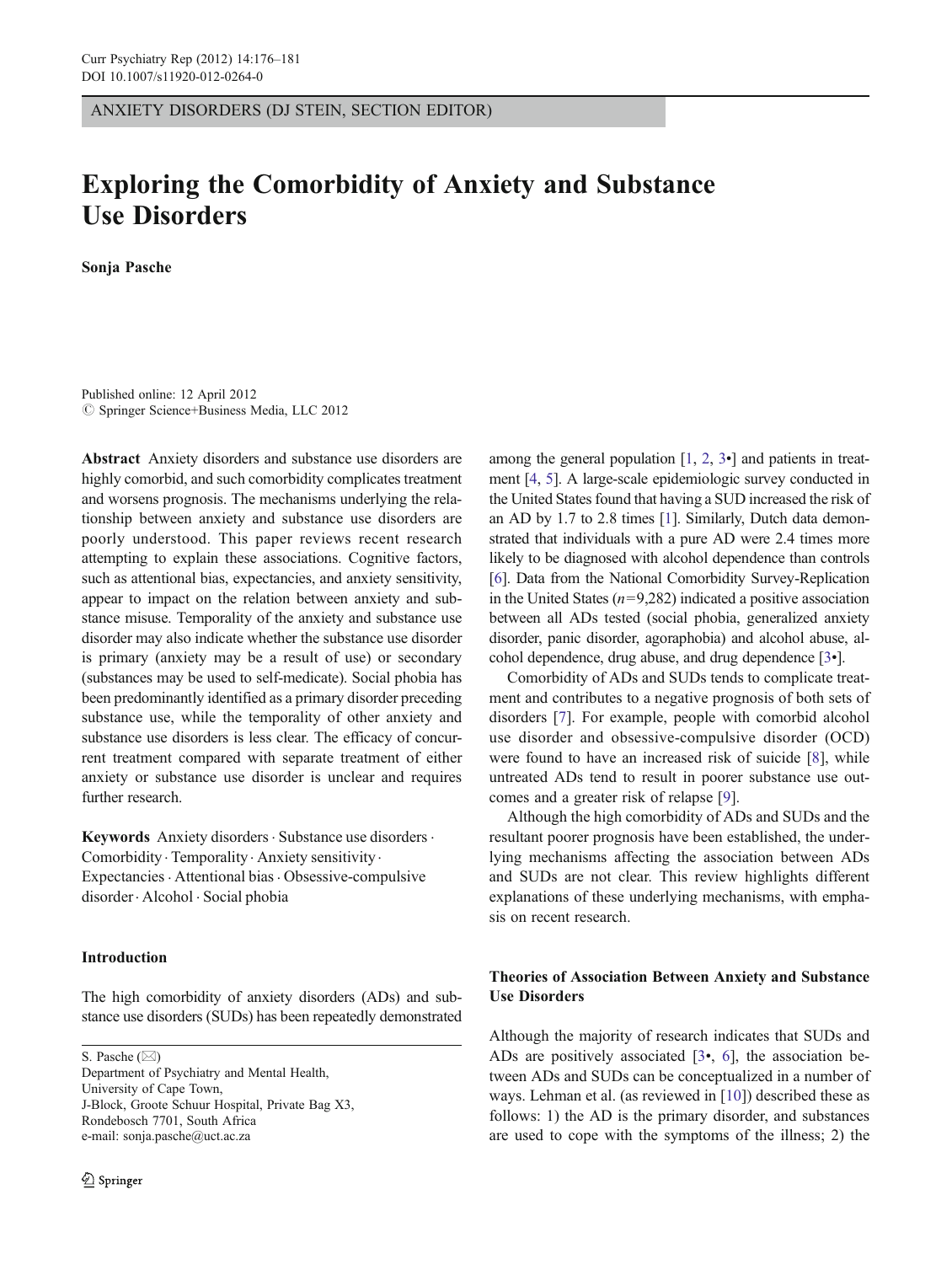SUD is the primary disorder, and anxiety symptoms develop as a consequence of substance use or withdrawal; 3) the AD and SUD are unrelated but may interact with each other; or 4) both ADs and SUDs share a common genetic or psychosocial cause.

Traditionally, theories that regard the AD as the primary disorder include the tension reduction theory [\[11\]](#page-4-0), the stress response dampening model [[12](#page-4-0)], and the self-medication hypothesis [\[13\]](#page-4-0). When combined, these theories argue that substances such as alcohol reduce both physiological and cognitive anxiety, thereby negatively reinforcing the use of these substances. Over time, internal anxiety and certain contextual situations (eg, social events in the case of individuals with social phobia) become conditioned cues for the use of substances [\[14\]](#page-4-0). However, these models have been criticized, as they fail to take into account differences in contextual situations, individual differences, and cognitive factors such as alcohol expectancies [[14](#page-4-0)]. Martins and Gorelick [[2](#page-4-0)] argue that analysis of data from the National Epidemiological Survey on Alcohol and Related Conditions in the United States  $(n=43,093)$  does not support the self-medication hypothesis. They reason that if individuals use substances to alleviate particular psychiatric symptoms, the choice of preferred drug should be fairly similar across disorders (ie, those individuals with anxiety should be more likely to use central nervous system [CNS] depressants, whereas those diagnosed with major depression would be more likely to use stimulants). However, respondents with mood disorders only and ADs only had similar adjusted odds ratios (ORs) of developing lifetime abuse or dependence for both depressants (alcohol, cannabis, sedatives) and stimulants (cocaine, amphetamine). However, Buckner et al. [[15](#page-4-0)] suggest that although cocaine is a stimulant, it may still increase positive affect and allow a means to escape distress.

## Temporality of the Association Between Anxiety and Substance Use Disorders

In order to test the self-medication hypothesis, it is important to establish the temporality of comorbid disorders. For a disorder to be considered primary, it needs to, by definition, occur prior to the comorbid disorder. It is also probable that the association between SUDs and ADs may differ by the type of AD. The research examining the relationship between various ADs and SUDs is limited, as many studies examine combined ADs and SUDs rather than separate diagnoses [\[3](#page-4-0)•]. Some research has, however, examined the temporality of comorbid ADs and SUDs [\[3](#page-4-0)•, [6](#page-4-0), [16\]](#page-4-0). For example, Boschloo et al. [\[6](#page-4-0)] found that alcohol dependence was secondary to ADs in 71% of individuals with a pure AD. In comparison, alcohol dependence among individuals with a pure depressive disorder was equally likely to have a primary or secondary onset.

Research appears to indicate that social anxiety disorder (social phobia) often has an onset prior to that of SUDs [\[3](#page-4-0)•, [4](#page-4-0), [6](#page-4-0), [16,](#page-4-0) [17\]](#page-5-0). Marmorstein [\[3](#page-4-0)•] found that among patients with both social phobia and an SUD, social phobia occurred first in at least 90% of the participants, while Boschloo et al. [\[6](#page-4-0)] found that alcohol dependence was four times more likely to be secondary to social phobia than to other ADs. Phobic disorders, including social phobia, have also been shown to precede the onset of opiate dependence [\[4](#page-4-0)]. However, it should be noted that social phobia tends to have a much earlier age at onset than other ADs [\[6\]](#page-4-0), which may explain the temporality of the association. To examine the temporality of ADs and alcohol use disorders more clearly, Buckner and Turner [\[17](#page-5-0)] used a prospective dataset in which participants were assessed again after a 3-year period. They found that social phobia at time 1 was predictive of alcohol use disorder at time 2, while alcohol use disorder at time 1 did not predict social phobia at time 2, even after controlling for other SUDs and mental disorders at time 1. However, this relationship was only evident for women. Family cohesion and adverse family relations were identified as important moderators among women, with individuals with low family cohesion and adverse family relations having greater rates of alcohol use disorder at time 2 [\[17](#page-5-0)].

Although the evidence for social phobia as a primary disorder is relatively strong, the temporality of other ADs and SUDs is less clear. There is less research examining the comorbidity of other ADs and SUDs, and much of the available research also tends to focus on alcohol use disorders. Buckner and Turner [\[17](#page-5-0)] found that besides social phobia, other ADs (panic disorder, generalized anxiety disorder, posttraumatic stress disorder) did not significantly predict the development of alcohol use disorders. Marmorstein's [\[3](#page-4-0)•] review also indicates that generalized anxiety disorder tends to occur after the onset of the earliest SUD. In contrast, in a prospective study with Finnish adolescents, anxiety was predictive of a higher incidence of frequent alcohol and cannabis use. However, anxiety was measured by a single question, and alcohol and cannabis use were not measured with clinically significant indicators [\[18](#page-5-0)]. The temporal relationship between panic disorder and SUDs appears to vary according to the type of SUD. Panic disorder tends to occur prior to the onset of alcohol dependence, but temporality varies with other SUDs with about equal frequency [\[3](#page-4-0)•]. Research examining the comorbidity of OCD and alcohol use disorders appears to indicate that OCD often precedes the development of alcohol use disorders [\[8](#page-4-0), [19](#page-5-0)]. About 70% of patients with OCD indicated that OCD preceded the onset of an SUD by at least 1 year [\[19\]](#page-5-0), while in another study, 80% of participants reported the emergence of obsessive-compulsive symptoms during childhood, whereas alcohol misuse appeared primarily during early-adulthood [\[8\]](#page-4-0). Agoraphobia has been found to occur prior to most SUDs [\[3](#page-4-0)•].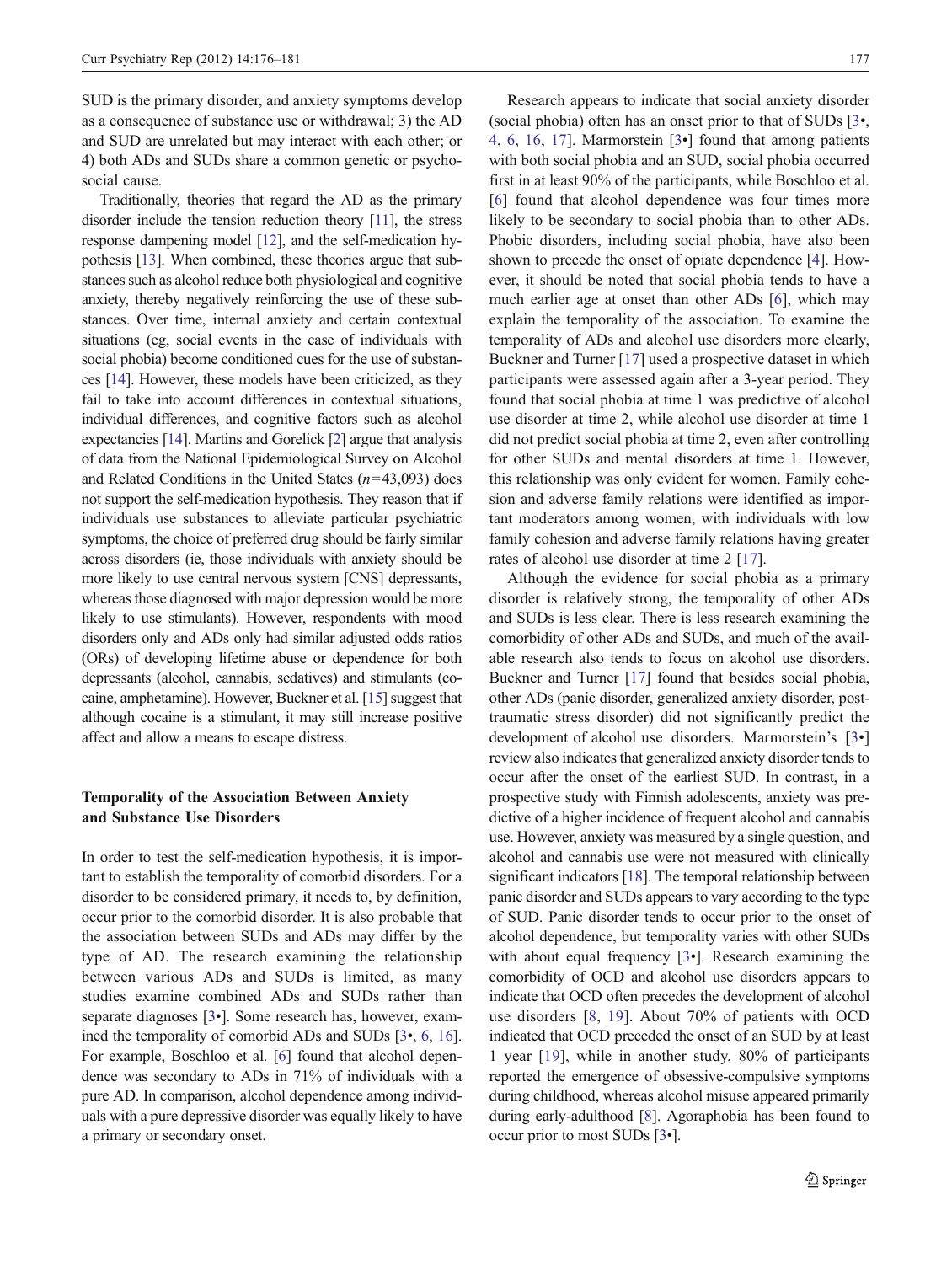It also has been suggested that the temporal sequencing of disorders is differentially associated with the characteristics of individuals with these disorders [[6,](#page-4-0) [17](#page-5-0)]. In a Dutch study examining alcohol use disorders among anxious or depressed individuals, those with secondary alcohol dependence were described as more neurotic, single, and lonelier than those individuals with primary alcohol dependence, who were more often male and extroverts [[6\]](#page-4-0). This may provide some support for the self-medication hypothesis, with neurotic and lonely individuals being more prone to use alcohol to cope.

#### Cognitive Explanations of Comorbidity

Cognitive processes, such as attentional bias, expectancies, anxiety sensitivity (AS), and drinking motives, have been explored in an effort to understand the impact of alcohol and other drugs on the processing of anxiety-related cues. Attentional bias refers to "the degree to which threatening or anxiety-related cues are preferentially attended to in the presence of stimuli with less motivational significance" [\[10](#page-4-0)]. Recently, Bacon and Ham [[10\]](#page-4-0) proposed an avoidancecoping cognitive model that identifies the role of alcohol in reducing the attentional biases to social threat as the link between SUDs and ADs. The model makes a distinction between controlled and automatic processing of social threat, with alcohol tending to automatically reduce the attentional bias to social threat, thereby leading to a reduction in anxiety. However, this model tends to focus on the development of alcohol problems among individuals with ADs rather than the maintenance thereof.

AS is the fear of anxiety-related bodily sensations, such as increased heart and muscle tension, that is caused by the belief that these symptoms will result in negative physical, mental, or social outcomes [[15\]](#page-4-0). AS has been identified as a risk factor for SUDs and has been linked to coping and conformity motives for risky drinking [[20\]](#page-5-0). Individuals with high AS appear to be more vulnerable to using substances to manage their anxiety [[20\]](#page-5-0). Although not a focus of this paper, it is notable that the neural circuitry in anxiety and SUDs overlaps, with, for example, serotonergic dysregulation evident in comorbid mood, anxiety, and addictive disorders [[21](#page-5-0)–[23](#page-5-0)]. Targeting the serotonin system has been suggested as a possible strategy in developing substance abuse treatment, particularly due to its importance in regulating impulsivity [\[22](#page-5-0)]. However, the relationship among AS, drinking motives, and alcohol consumption may vary by gender, and this may be because men and women experience different situations as anxiety provoking [[20](#page-5-0)]. Although it is therefore thought that high AS is related to greater use of substances with anxiolytic properties, such as CNS depressants, Buckner et al. [\[15](#page-4-0)] found that individuals with cocaine dependence had higher AS than

those without cocaine dependence, even after controlling for other comorbidities. Buckner et al. [\[15](#page-4-0)] suggest that although cocaine is a stimulant, it may still increase positive affect and allow a means to escape distress. It is also possible that AS is a consequence of cocaine use.

In their review of social phobia and alcohol use disorders, Morris et al. [\[14\]](#page-4-0) highlight the importance of expectancies for explaining drinking behavior of people with comorbid social phobia. Expectancies refer to the belief or expectation that alcohol or other drugs will produce a desired effect. This notion is supported in the review by Morris et al. [\[14](#page-4-0)], in which individuals with comorbid social phobia and alcohol use disorders held more positive alcohol outcome expectancies (eg, tension reduction, social assertiveness) compared with individuals with low anxiety or without alcohol use disorders. That is, the belief in the effect of alcohol on anxiety symptoms may be more important than whether alcohol actually has an anxiolytic effect. This viewpoint is supported by the Carrigan and Randall [\[24\]](#page-5-0) review, in which they concluded that individuals consume alcohol to reduce their social phobic anxiety, but that the evidence for the premise that alcohol actually does reduce social anxiety is less clear. Context may also interact with expectancies in its impact on substance use [\[25](#page-5-0)]. Social anxiety was positively related to hazardous drinking among college students for those endorsing higher positive (eg, "I would act sociable") or lower negative expectations (eg, "I would be clumsy) for alcohol use in social convivial contexts, while there was a negative association between social anxiety and hazardous drinking for students reporting low positive or high negative expectancies in convivial contexts. However, alcohol expectancies were not found to moderate the association between social anxiety and hazardous drinking for intimate (eg, on a date) or coping (eg, when sad) contexts [\[25\]](#page-5-0).

Similarly, drinking motives play an important role in delineating the relationship between ADs and SUDs. Cooper (as reviewed in [\[14](#page-4-0)]) describes four drinking motive styles that may affect the relationship between anxiety and drinking, namely coping (to reduce anxiety), conformity (to reduce social censure), social (for affiliative reasons), and enhancement (to increase positive affect).

Drinking refusal self-efficacy, the expectation an individual has to be able to successfully refuse a drink, has also been linked to alcohol use outcomes. Among young adult drinkers with generalized anxiety, those with low drinking refusal self-efficacy and high expectancies regarding tension reduction were more likely to suffer from negative consequences of alcohol use [[26\]](#page-5-0).

Due to the cross-sectional and retrospective nature of the majority of the studies mentioned [[3](#page-4-0)•, [6,](#page-4-0) [8,](#page-4-0) [26](#page-5-0), [27](#page-5-0)], causality cannot be implied. It is possible that developmental differences account for some of these patterns. For example, although social phobia overwhelmingly occurs prior to SUDs, it is not clear whether this is because social phobia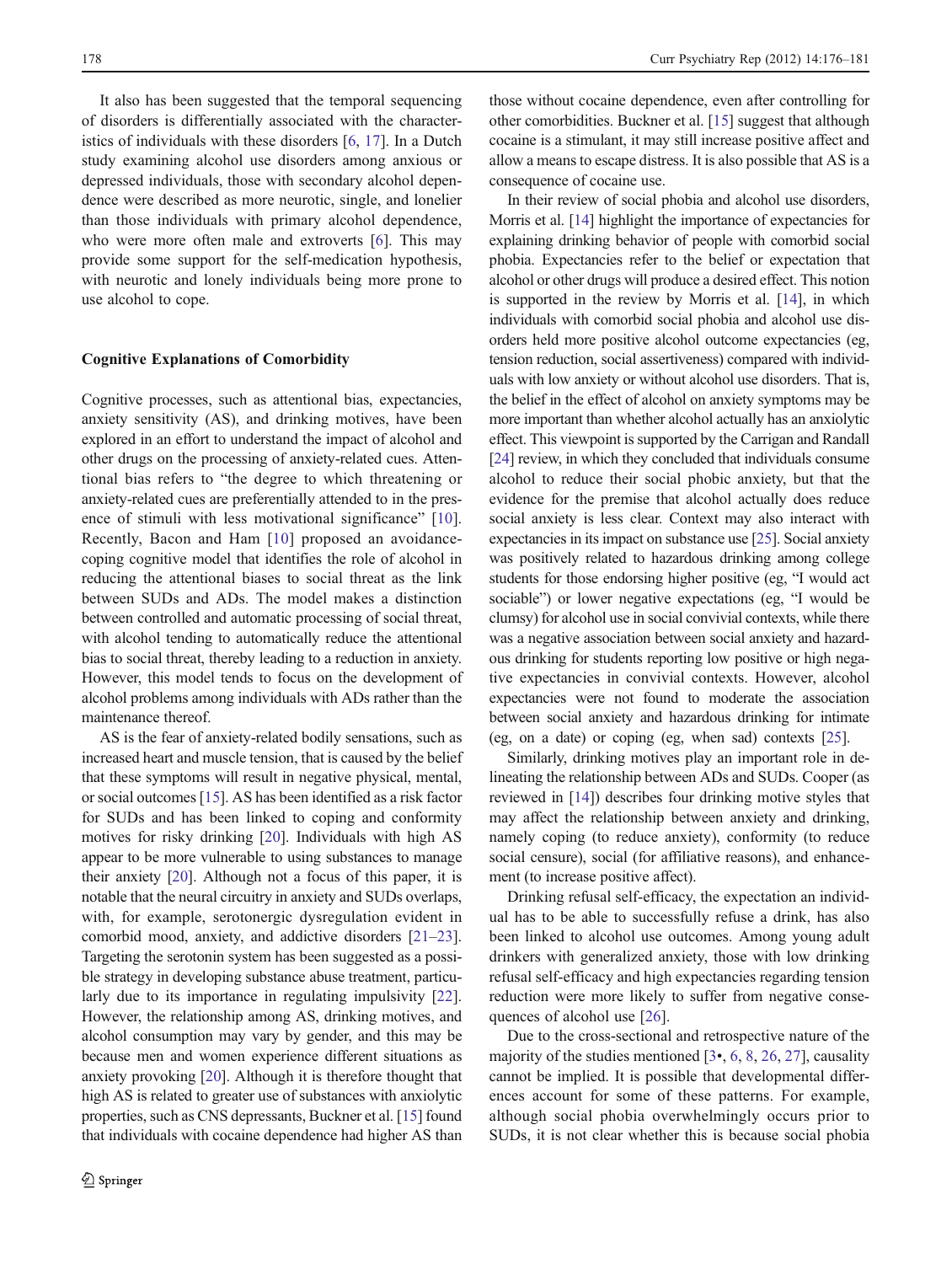increases the risk of SUDs or whether social phobia tends to have an onset in early-adolescence.

## Other Factors Impacting on the Association Between Anxiety and Substance Use Disorders

Anxiety can be a manifestation of withdrawal or intoxication [[4\]](#page-4-0), and this may confound the relationship between ADs and SUDs. For example, individuals using cannabis often report a reduction in anxiety as a motivation for use, yet acute anxiety is often associated with cannabis use. However, it is critical to consider the dose taken as well as the context, as anxiety following cannabis use is often associated with high doses, drug-naïve subjects, and when it is taken in novel environments. In contrast, chronic users report relief from tension and anxiety as a common effect of using the drug. Nevertheless, chronic cannabis use is associated with a high prevalence of ADs [\[28](#page-5-0)].

Age may also impact on the association between ADs and SUDs. For example, a prospective study with Finnish adolescents reported that social phobia was associated with a lower incidence of frequent alcohol and cannabis use [\[18](#page-5-0)]. It is possible that adolescents with social phobia may not have the requisite social skills to acquire substances, or may be too withdrawn to spend much time in social situations that reinforce substance use [\[3](#page-4-0)•, [18\]](#page-5-0).

ADs have also been found to act as mediators between adverse childhood events (eg, abuse, domestic violence, and household dysfunction) and SUDs, whereas adverse childhood events appear to lead to an increase in anxiety and mood disorders, which in turn lead to an increased risk of SUDs [[27\]](#page-5-0).

#### Implications for Psychological Treatment and Research

While psychological treatments such as cognitive-behavioral therapy have proven efficacious for the treatment of ADs and SUDs separately [\[29](#page-5-0)•, [30](#page-5-0)•], there is little research on the treatment of comorbid ADs and SUDs [\[29](#page-5-0)•]. The research conducted has yielded inconsistent results [\[31](#page-5-0)•], with some studies demonstrating no clear advantage of simultaneously treating ADs and SUDs [[30](#page-5-0)•, [32](#page-5-0)]. A recent systematic review of randomized controlled trials compared manual-guided psychological interventions for alcohol misuse among individuals with comorbid depressive or anxiety disorders. Motivational interviewing and cognitive-behavioral therapy were both associated with significant improvements in alcohol and anxiety symptoms. Although the brief interventions were effective, longer interventions resulted in even better outcomes [\[29](#page-5-0)•]. A stepped or staged approach to treatment was, however, recommended by some of the studies reviewed [\[29](#page-5-0)•]. A metaanalysis of patients in alcohol treatment programs concluded that both cognitive-behavioral therapy and pharmacotherapy had small to medium effect sizes for anxiety- and alcoholrelated outcomes. However, the effect on anxiety-related symptoms was smaller than among psychiatric populations, and improvements in alcohol-related outcomes were predominantly in terms of reduced frequency, intensity, and quantity of use rather than abstinence [[31](#page-5-0)•]. In contrast, a systematic review by Hesse [\[30](#page-5-0)•] did not find that integrated psychotherapeutic treatment for ADs and SUDs yielded better outcomes than a program focused solely on the SUD. Despite the dearth of research into the pharmacotherapeutic treatment in individuals with co-occurring disorders [\[21,](#page-5-0) [23](#page-5-0)], similar pharmacotherapeutic agents work for ADs with or without comorbid SUDs [[21\]](#page-5-0). When choosing medication for use in patients with comorbid ADs and SUDs, safety, toxicity, and abuse potential should be among the foremost considerations [[23\]](#page-5-0). There is a need to develop new interventions for the treatment of comorbid ADs and SUDs and to examine the combination of both pharmacologic and psychosocial treatments [\[30](#page-5-0)•].

A study by Puleo et al. [[33\]](#page-5-0) suggests that early intervention for ADs may prevent the development of future SUDs. For example, successful cognitive-behavioral therapy for childhood anxiety was linked to less substance use and related problems at a 7.4-year follow-up than cognitive-behavioral therapy that was unsuccessful. This relationship held after controlling for other predictors of substance use outcome, such as comorbid attention-deficit/hyperactivity disorder, family history of SUDs, and negative life events [\[33](#page-5-0)].

As anxiety may be a result of withdrawal [[4](#page-4-0)], it has been recommended that where possible, patients should be evaluated for anxiety symptoms after a period of abstinence. The anxiety symptoms associated with substance-induced ADs are likely to disappear following a period of abstinence, while those linked to independent ADs are likely to remain [\[4](#page-4-0)]. The period of abstinence would vary according to the type of SUD. For example, opiates may require several weeks of abstinence, while substances with a shorter halflife (eg, cocaine, alcohol) may require lesser periods of abstinence [\[4](#page-4-0), [7\]](#page-4-0).

The high comorbidity of ADs and SUDs should alert clinicians to screen all patients with ADs for the development of SUDs, and vice versa [[2\]](#page-4-0). Considering temporality of comorbid disorders is critical in treatment. For example, if substance misuse is used to self-medicate anxiety, treatment of the AD may reduce the use of substances. Similarly, if anxiety arises as a result of chronic substance misuse, treatment of the substance misuse may alleviate symptoms of anxiety [[34\]](#page-5-0).

It would also be interesting to explore whether a dose– response relationship can be detected between the degree of SUDs and ADs. Subclinical levels of both may have different patterns of interaction and presentation. In addition, the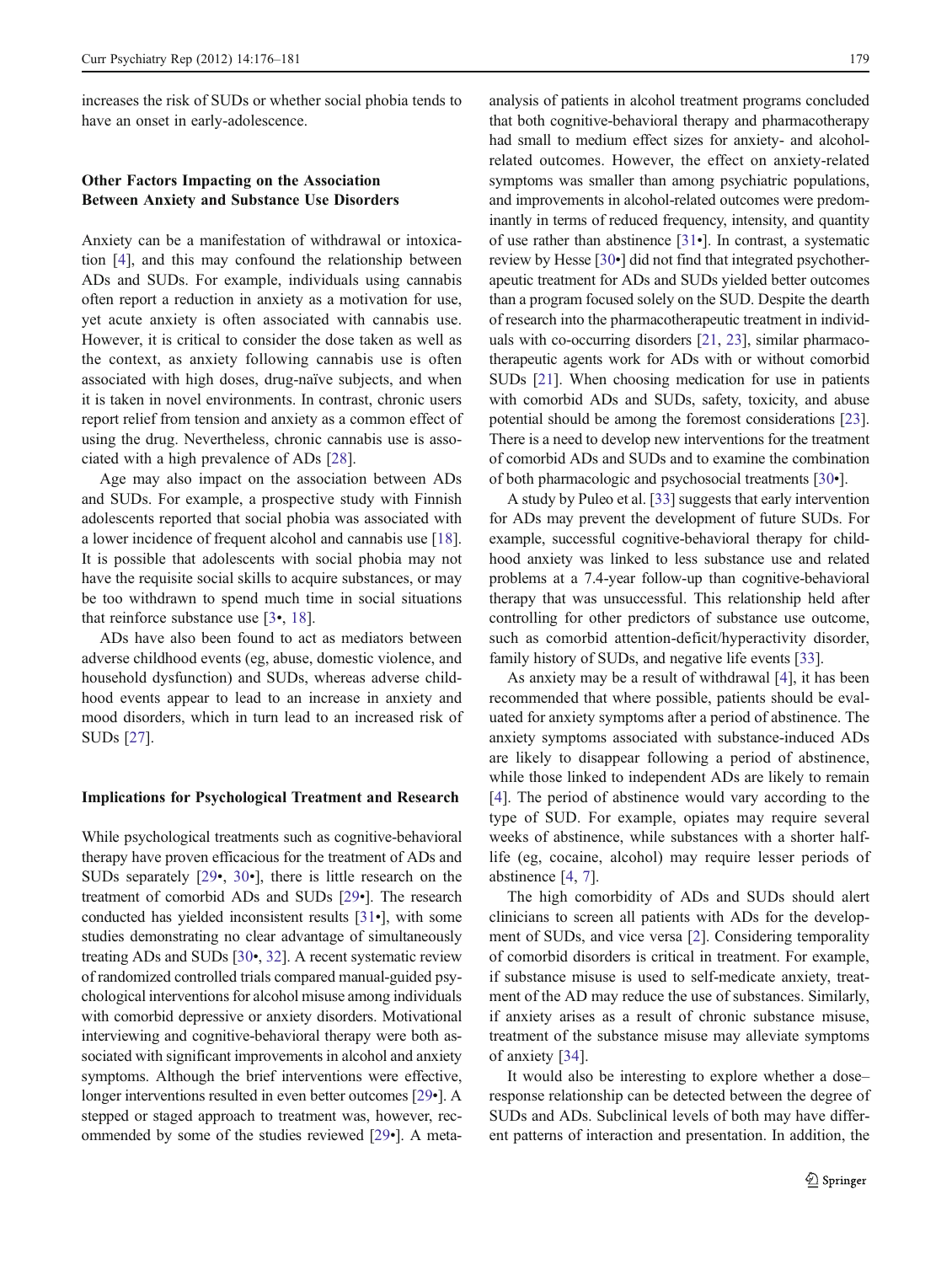<span id="page-4-0"></span>treatment required may also differ by the type of AD and SUD, as well as any other comorbidities. More research targeting groups with different SUDs and ADs would therefore be informative. The comorbidity between ADs and depressive disorders is also high and may have a reinforcing effect in terms of SUDs [6, [35\]](#page-5-0). For example, Boschloo et al. [6] found that while individuals with a pure AD were 2.4 times more likely to suffer from alcohol dependence than controls, these odds were raised to 4.4 times in those with both an AD and a depressive disorder. In a sample of adolescents, Fröjd et al. [\[18\]](#page-5-0) found that depression appeared to mediate the association between anxiety and substance use.

Additional research is required to tease out temporality and effective interventions for comorbid disorders. Hall et al. [\[34\]](#page-5-0) recommend more prospective studies as opposed to correlational or retrospective studies to determine causal and temporal relationships between these variables. Better evaluations of the effectiveness of treatment programs for comorbid SUDs and ADs, as well as evaluations of the effects of preventive interventions for ADs on the development of SUDs are also required [[34\]](#page-5-0).

#### Conclusions

The association between ADs and SUDs is complex, with many factors appearing to moderate and mediate this relationship. Cognitive processes, such as attentional bias, expectancies, and anxiety sensitivities, appear to play important roles in the development and prevention of SUDs among individuals with ADs. Self-medication may be a motivating factor in the development of SUDs for individuals with social phobia, with the majority of studies indicating that social phobia is the primary condition. Directionality is less clear for the comorbidity of other ADs and SUDs. Although psychotherapeutic treatment targeting ADs and SUDs separately is effective, research supporting the effectiveness of concurrent treatment for both types of disorders is inconsistent. The high comorbidity of ADs and SUDs should alert clinicians to screen for both disorders in patients presenting with an AD or SUD. Where possible, temporality should be established, as this may inform treatment. Clinicians should also be aware that withdrawal from substances may mimic the anxiety symptoms of ADs and ideally should screen for anxiety symptoms after a period of abstinence. Finally, research should focus on associations between particular ADs and SUDs, as well as on the development of effective treatments for comorbid ADs and SUDs.

Disclosure No potential conflicts of interest relevant to this article were reported.

#### References

Papers of particular interest, published recently, have been highlighted as:

- Of importance
- 1. Grant BF, Stinson FS, Dawson DA, et al. Prevalence and cooccurrence of substance use disorders and independent mood and anxiety disorders: results from the National Epidemiologic Survey on Alcohol and Related Conditions. Arch Gen Psychiatry. 2004;61:807– 16.
- 2. Martins SS, Gorelick DA. Conditional substance abuse and dependence by diagnosis of mood or anxiety disorder or schizophrenia in the U.S. population. Drug Alcohol Depend. 2011;119:28–36.
- 3. Marmorstein NR. Anxiety disorders and substance use disorders: different associations by anxiety disorder. J Anxiety Disord. 2012, In press. This study examined the associations between various ADs and SUDs, as well as the temporality of these disorders among a large sample of US civilians.
- 4. Fatseas M, Denis C, Lavie E, Auriacombe M. Relationship between anxiety disorders and opiate dependence—a systematic review of the literature: Implications for diagnosis and treatment. J Subst Abuse Treat. 2010;38:220–30.
- 5. Tepe E, Dalrymple K, Zimmerman M. The impact of comorbid cannabis use disorders on the clinical presentation of social anxiety disorder. J Psychiatr Res. 2012;46:50–6.
- 6. Boschloo L, Vogelzangs N, Smit JH, et al. Comorbidity and risk indicators for alcohol use disorders among persons with anxiety and/ or depressive disorders. Findings from the Netherlands Study of Depression and Anxiety (NESDA). J Affect Disord. 2011;131:233– 42.
- 7. Myrick H, Brady K. Current review of the comorbidity of affective, anxiety, and substance use disorders. Curr Opin Psychiatry. 2003;16(3):261–70.
- 8. Gentil AF, de Mathis MA, Torresan RC, et al. Alcohol use disorders in patients with obsessive-compulsive disorder: the importance of appropriate dual-diagnosis. Drug Alcohol Depend. 2009;100:173–7.
- 9. Wolitzky-Taylor K, Operskalski JT, Ries R, et al. Understanding and treating comorbid anxiety disorders in substance users: review and future directions. J Addict Med. 2011;5:233–47.
- 10. Bacon AK, Ham LS. Attention to social threat as a vulnerability to the development of comorbid social anxiety disorder and alcohol use disorder: an avoidance-coping cognitive model. Addict Behav. 2010;35:925–39.
- 11. Conger JJ. Alcoholism: theory, problem, and challenge: II. Reinforcement theory and the dynamics of alcoholism. Q J Stud Alcohol. 1956;17:296–305.
- 12. Sher K, Levenson R. Risk for alcoholism and individual differences in the stress-response-dampening effect of alcohol. J Abnorm Psychol. 1982;91:350–67.
- 13. Khantzian E. The self-medication hypothesis of addictive disorders: focus on heroin and cocaine dependence. Am J Psychiatry. 1985;142:1259–64.
- 14. Morris EP, Stewart SH, Ham LS. The relationship between social anxiety disorder and alcohol use disorders: a critical review. Clin Psychol Rev. 2005;25:734–60.
- 15. Buckner JD, Proctor SL, Reynolds E, et al. Cocaine dependence and anxiety sensitivity among patients presenting for residential drug use treatment. J Cogn Psychotherapy: An International Quarterly. 2011;25:22–30.
- 16. Buckner JD, Schmidt NB, Lang AR, et al. Specificity of social anxiety disorder as a risk factor for alcohol and cannabis dependence. J Psychiatr Res. 2008;42:230–9.